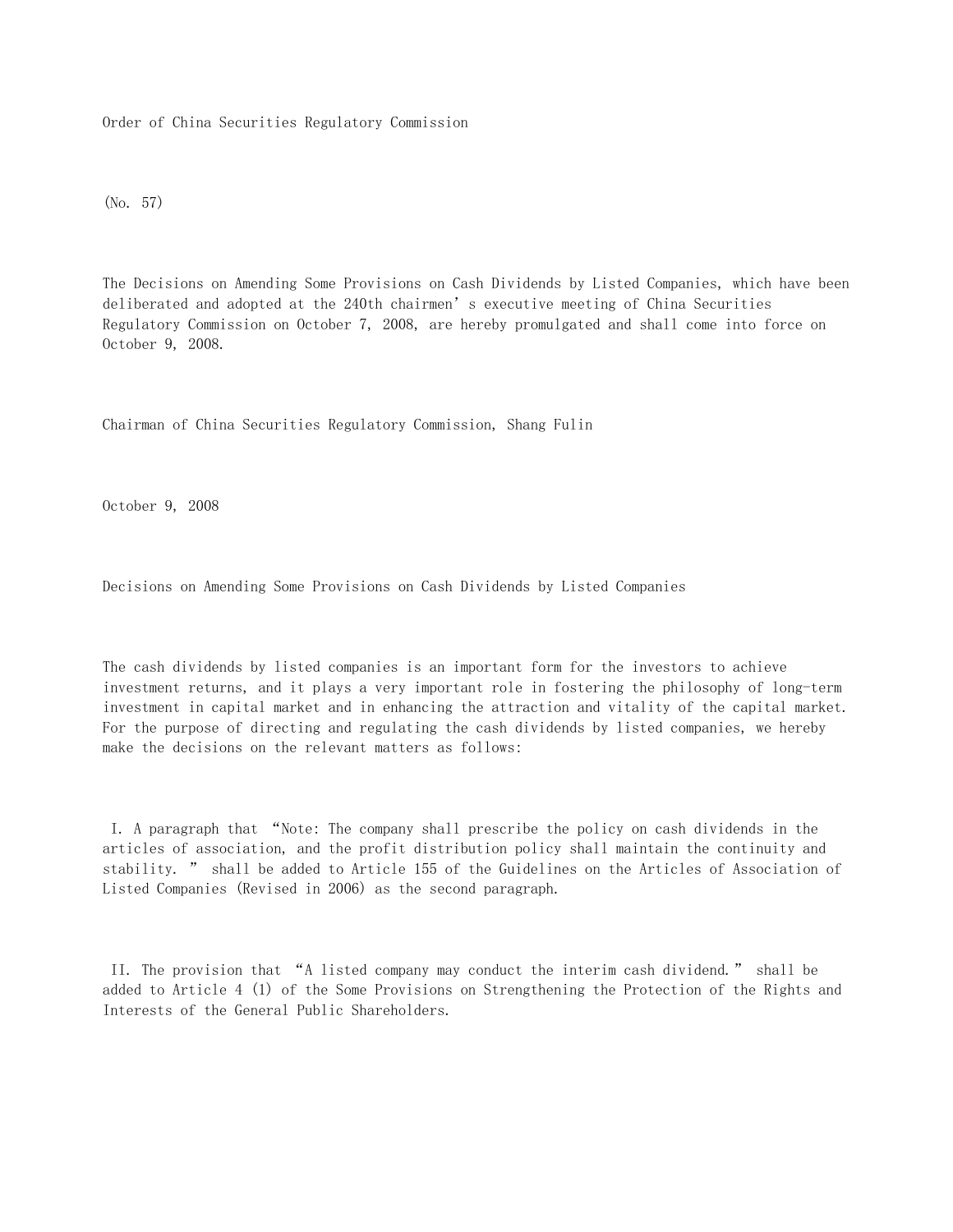III. Article 8 (5) of the Administrative Measures for the Issuance of Securities by Listed Companies that "The profits which it has accumulatively distributed in cash or in stocks in the recent 3 years shall not be less than 20% of the average annual distributable profits realized in the recent 3 years" shall be amended as "The profits which it has accumulatively distributed in cash in the recent 3 years shall not be less than 30% of the average annual distributable profits realized in the recent 3 years".

 IV. Article 37 of the Standards Concerning the Contents and Formats of Information Disclosure by Companies Offering Securities to the Public No.2--Contents and Formats of Annual Reports (Revised in 2005) shall be amended as "A listed company shall disclose the advance plan for the current profit distribution or for the increase of share capital converted from the capital accumulation funds. The company that has made profits in the current reporting period but does not present an advance plan for cash profit distribution shall explicitly explain the reasons for failing to distribute dividends, and the purpose for the capitals kept in the company that are not used for dividends. The company shall disclose the situation of implementation of the cash dividends policy in the current reporting period. It shall also explicitly disclose the amount and the ratio of the cash dividends to the net profits in the first three years by giving a list."

 V. Article 37 (1) of the Standards Concerning the Contents and Formats of Information Disclosure by Companies Offering Securities to the Public No.3--Contents and Formats of Semiannual Reports (Revised in 2007) shall be amended as "The company shall disclose the situation of implementation of plans for profits distribution, share capital converted from the accumulation funds, or issuance of new shares, which are worked out before and implemented in the reporting period. Simultaneously, it shall disclose the implementation of the cash dividends policy and explain whether the board of directors has formulated the advance plan for cash dividends."

 VI. An article that "The company shall explain the situation of implementation of the cash dividends policy in the current reporting period." shall be added after Article 13 of Compilation Rules for Information Disclosure by Companies Offering Securities to the Public No.13--Specific Provisions on Contents and Formats of Quarterly Reports (Revised in 2007) as Article 14.

 VII. The CSRC representative offices, Shanghai Stock Exchange, Shenzhen Stock Exchange, and China Securities Depository & Clearing Corporation Limited shall urge listed companies to amend articles of associations and perform the obligations of information disclosure according to these Decisions, and shall do a good job in the supervision and service.